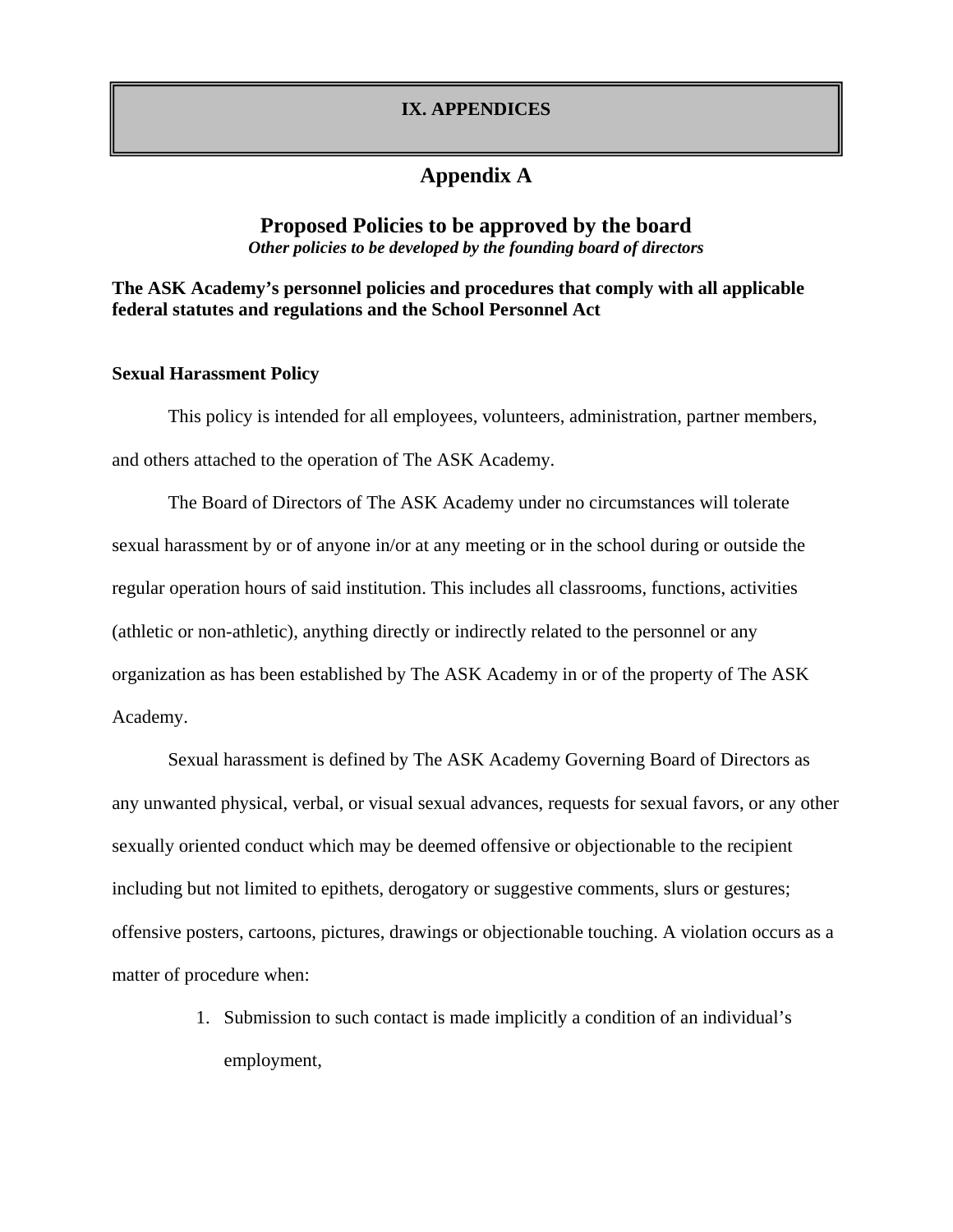- 2. Submission to or rejection of such contact by an individual is used as a basis for any employment decision effecting such individual ,or
- 3. Such conduct has a purpose or effect of unreasonably interfering with the individual's work performance, participation, or creating an intimidating, hostile or offensive environment to patrons, participants or other workers, voluntary or paid employees/individuals.

Any employee, volunteer, individual, spectator has the right at any time to raise their concern about sexual harassment without fear of reprisal. Allegations of sexual harassment will be promptly investigated, giving due regard to the need for confidentiality.

Harassment should be bought to the attention of the immediate supervisor in such event and/or the Principal of The ASK Academy.

#### **Conflict of Interest:**

All employees of The ASK Academy owe their full attention and their undivided loyalty while on the job to the best interests of The ASK Academy. Various situations can create the potential for interfering with the physical performance of employees' duties, or for bringing employees' personal interest or the interests of some other person, group or entity into conflict with the school's best interests. All ASK Academy employees must use their good judgment and avoid situations or relationships which interfere with their physical ability to perform their duties or which tend to divide their on-the-job loyalties.

#### **Non-School Employment:**

2009 New Mexico Charter School Application The ASK Academy – A STEM Innovation The board of directors recognizes that many school employees find it necessary or desirable to supplement their income through outside employment. Nevertheless, the governing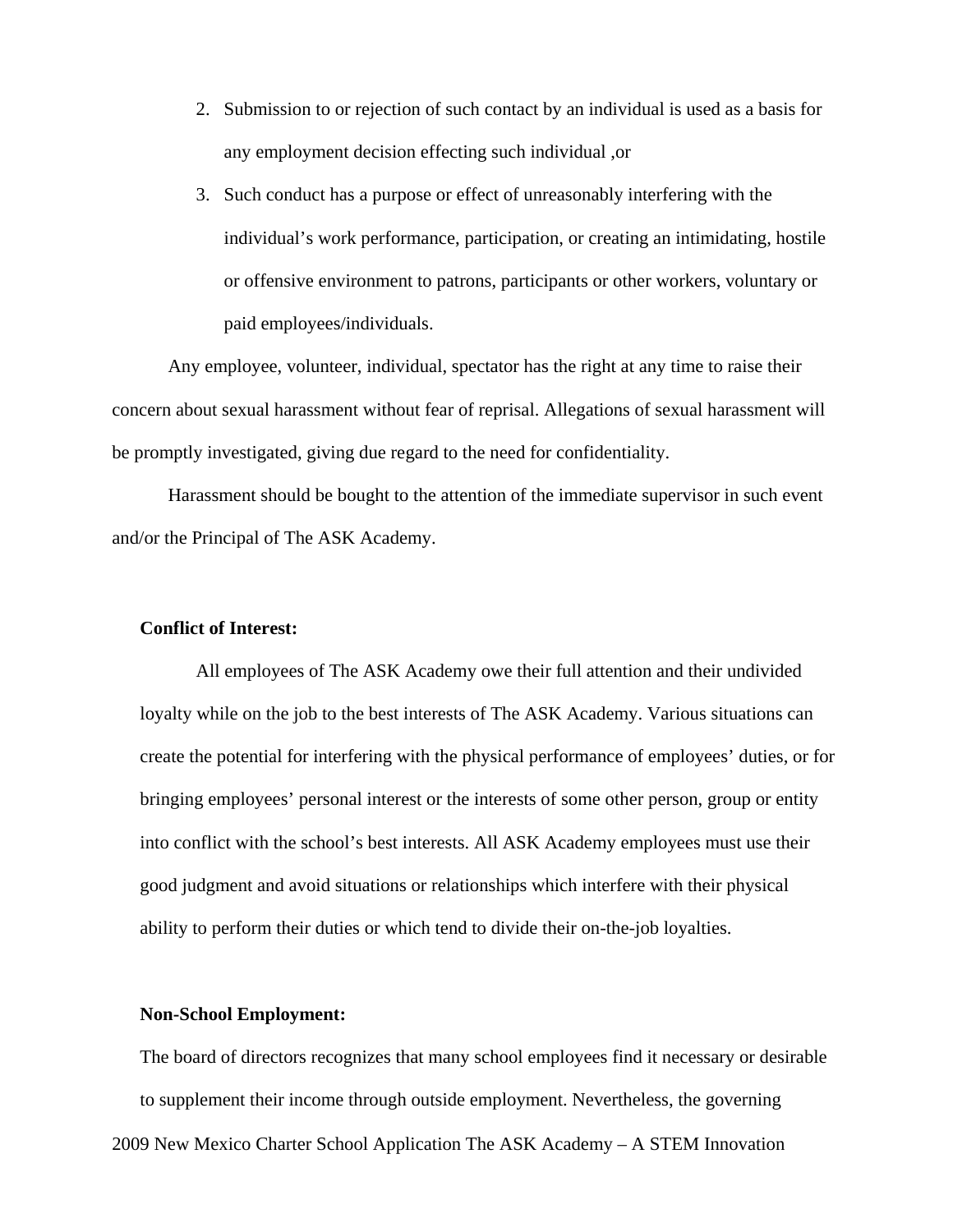council considers that it has given its full-time employees full-time jobs, and expects all ASK Academy employees to give their school responsibilities priority over outside work.

The governing council does not wish to infringe unduly on any employees' ability to augment his or her income through legal outside activities, such as professional consulting, college teaching, or research and writing; such activities reflect credit upon the ASK Academy and may contribute to an employee's professional growth. However, outside work may legitimately concern the board of directors if it interferes with the effective performance of an employee's ASK Academy responsibilities, if it tends to compromise or embarrass The ASK Academy, or if it suggests a conflict of interest. Accordingly, the following rules shall govern employees' non-ASK Academy employment:

- Employees of The ASK Academy shall not perform any duties related to outside employment during regular working hours or during any additional time that is needed to fulfill the responsibilities of the ASK Academy position.
- Employees shall not at any time use The ASK Academy facilities, equipment or materials to assist them in performing non-The ASK Academy work.
- No employee of the ASK Academy may solicit or negotiate for, accept employment from, or render any services for, any outside person(s), firm, group, or entity or on the employee's own account if such employment or service:
	- i. Physically impairs the proper discharge of the employee's official ASK Academy duties; or
	- ii. Creates or tends to create a conflict between the interests of the ASK Academy and the employee's personal interests or the interests of the outside person(s), firm, group, or entity.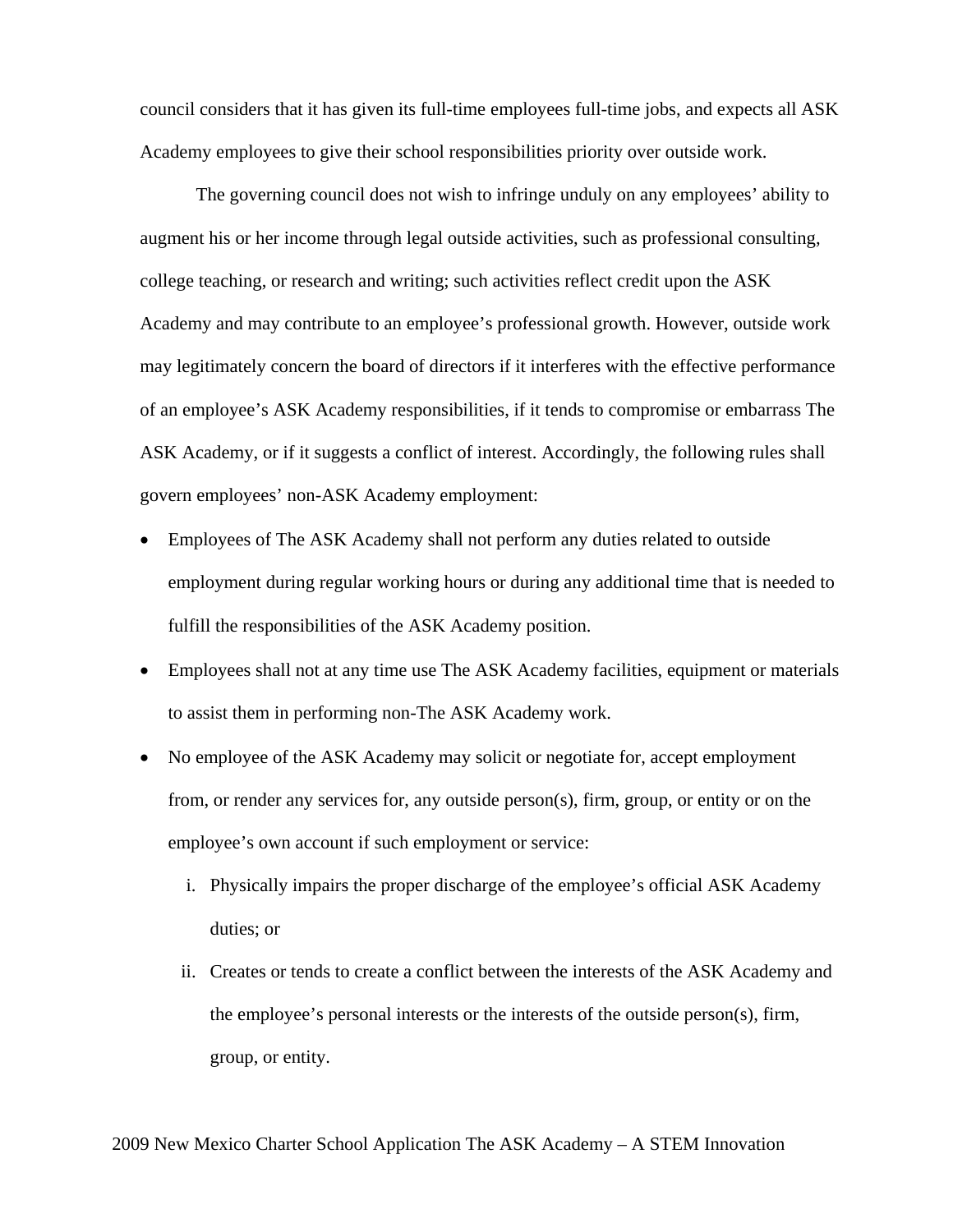### **Gifts and Gratuities**

Employees are prohibited from accepting anything of material value from any other individual, organization, or company which might compromise or reasonably appear to influence the exercise of independent judgment in the performance of official duties for The ASK Academy.

### **Employee's Business Dealings with The ASK Academy**

The ASK Academy exists to educate children in accordance with the highest human ideals. To foster public confidence in the system and to ensure fidelity to The ASK Academy's proper mission, it is essential that no employee of the Academy be permitted to exploit the employment relationship for personal financial gain beyond his or her authorized compensation. Even a suspicion of such exploitation is sufficient to erode public confidence in the school. The governing council accordingly adopts the following policies to guard against such eventualities:

 (a) Section 22-21-1, NMSA, broadly prohibits certified employees of a school from profiting, even indirectly, from additional business or contractual dealings with their employing schools beyond the employment relationship. The governing council hereby adopts the statutory prohibitions for non-certified employees as well as certified personnel. Except for authorized special services, as provided below, or for allowable overtime compensation for non-certified personnel, it is the policy of the governing council that no employee of The ASK Academy shall, directly or indirectly, receive or seek to receive any monetary gain from business dealings with, or work for, The ASK Academy beyond his or her authorized official compensation.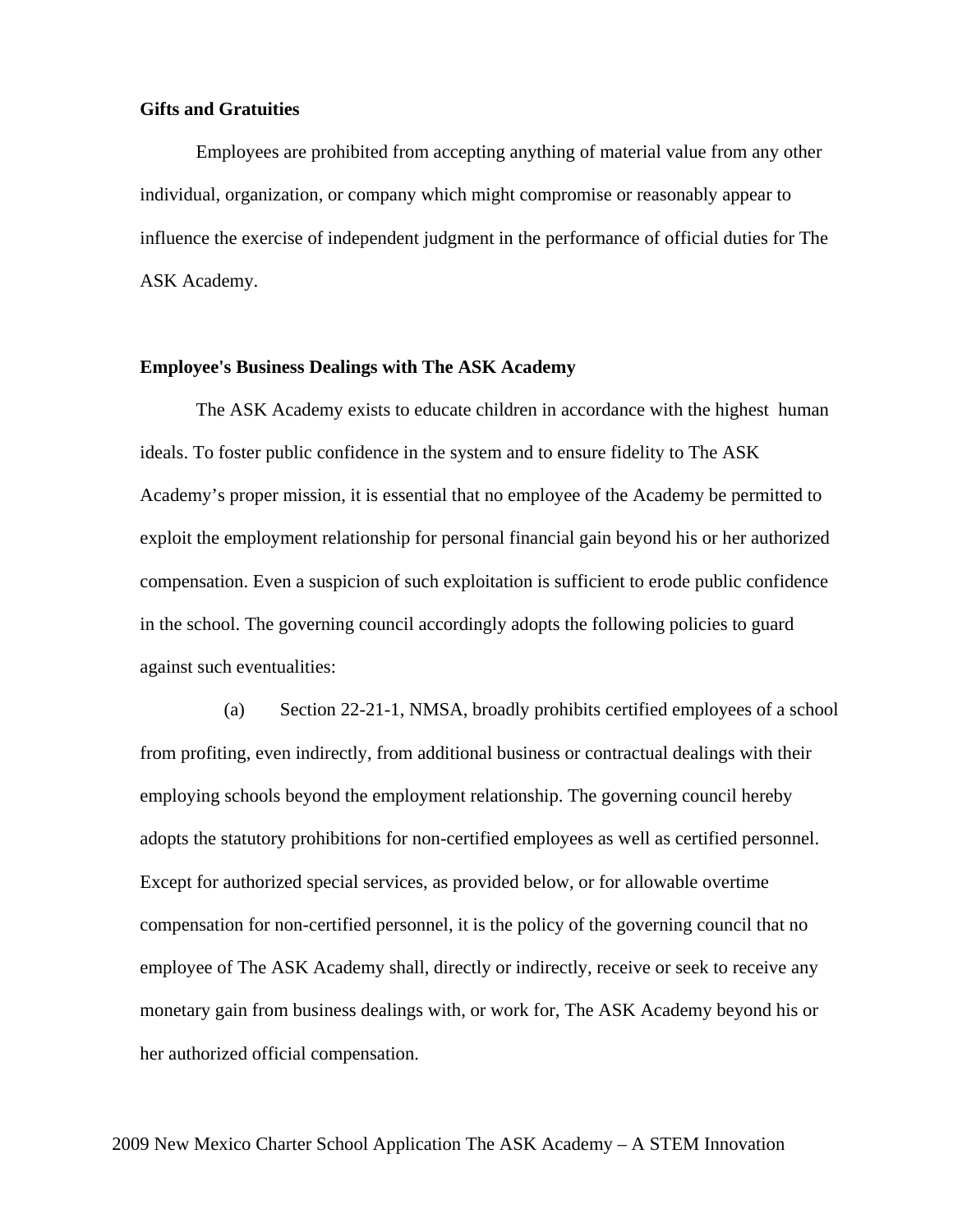(b) Section 22-21-1b, NMSA, exempts from the statute's general prohibitions those cases in which certified school instructors or certified school administrators contract to perform special services with the school with which they are employed during the time periods wherein service is not required under a contract for instruction or administration. The governing council, upon a recommendation by the administrator, may occasionally authorize special services contracts when such action seems appropriate to meet a particular need. However, no special services contract shall be authorized in any situation:

> (i) where the additional responsibilities would interfere physically with the proper performance of the employee's primary duties, or

 (ii) where the additional responsibilities would create a conflict of interest with or tend to influence the employee's exercise of judgment in the performance of his or her primary duties, or where the potential for the appearance of such a conflict or influence reasonably exists.

### **Paid Tutoring of Teacher's Assigned Students**

To assure all students reasonable assistance without charge from their own teachers and to avoid the potential for conflicts of interest, no teacher may receive any pay or anything of material value for tutoring any student who is assigned to one of the teacher's classes.

### **Staff-Community Relations**

2009 New Mexico Charter School Application The ASK Academy – A STEM Innovation The Board of Directors will, upon the recommendation of the administrator, employ personnel who are specialists in the field of education to staff The ASK Academy. The Board of Directors advises, however, that the task to be accomplished in the community by the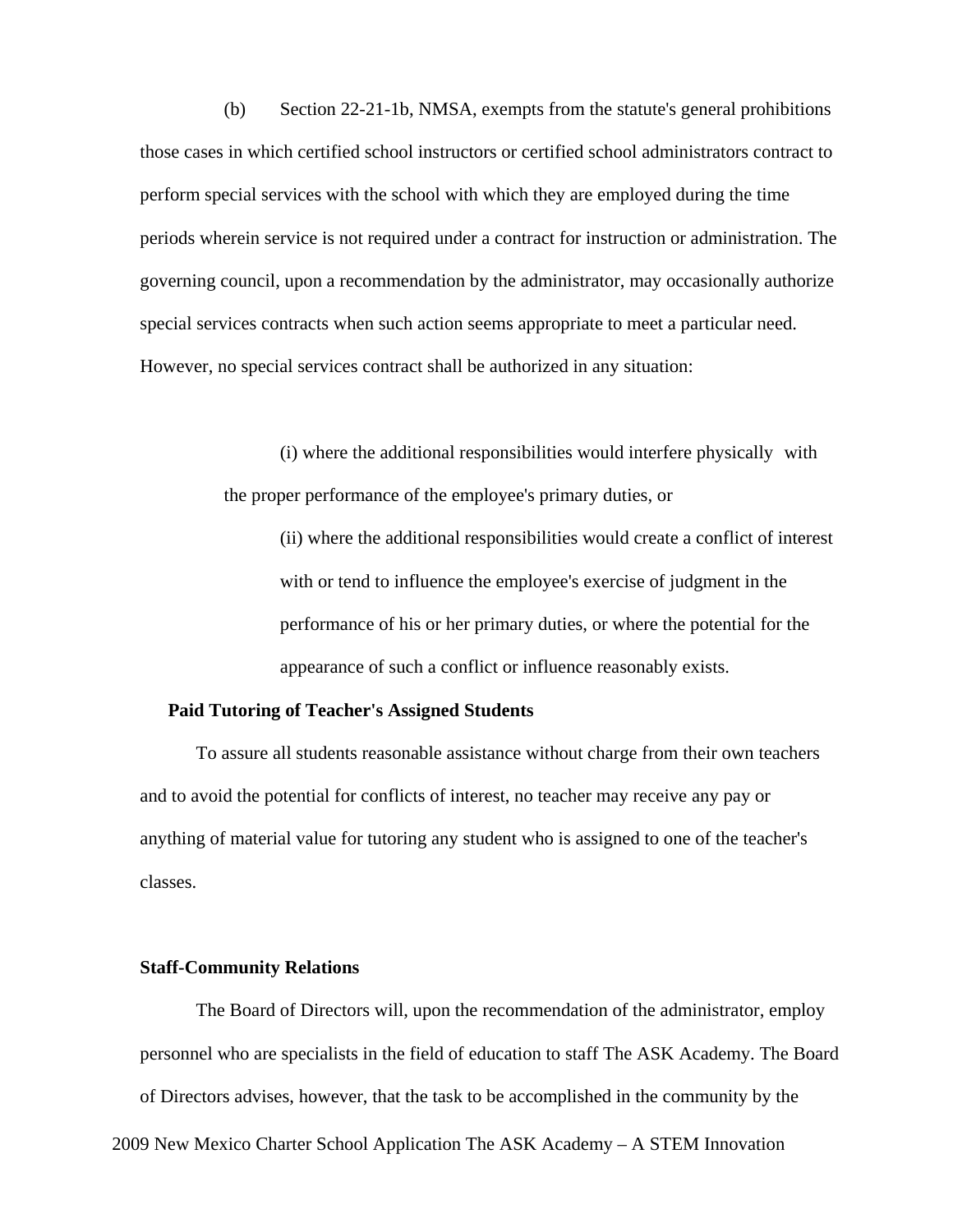professional school staff is not limited to the classroom. The Board of Directors urges staff members to become active participants in community affairs and to set an example of good citizenship.

### **Participation in Community Activities**

The Board of Directors will provide opportunities for staff members to be absent during duty hours for participation in community obligations, such absence to be governed by procedures specified by the administrator. For example, staff members may be required to provide a speech regarding their duties. Common sense may also dictate that a staff member attend a civic function during school hours as a representative of the school or serve as an expert on a particular program sponsored by the school. All such leaves to participate in community activities are subject to approval of the administrator.

### **Political Activities**

Each Employee:

- (a) May assume full political and citizenship responsibilities, but shall refrain from exploiting the instructional privileges of one's professional position.
- (b) Shall make it clear while engaged in political activity that any statements and actions are his or hers as an individual and that they in no manner represent the views of The ASK Academy

or the Board of Directors.

 (c) Shall not engage in partisan political activity on school premises during hours of professional assignment.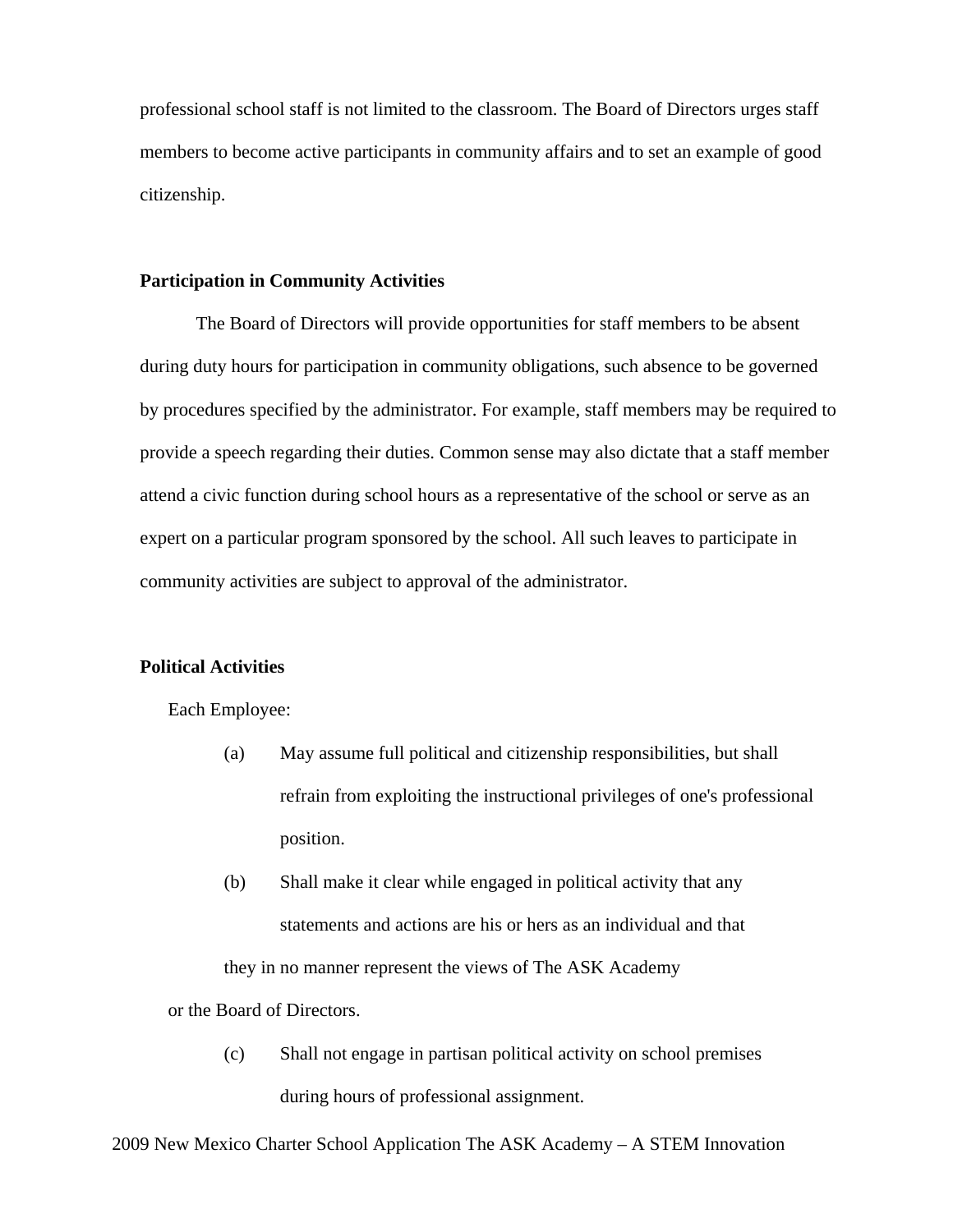- (d) Shall request a leave of absence from the Governing Council if extended community or political activity interferes with his or her professional duties.
- (e) Shall counsel with the administrator, The Board of Directors Chair, and the board members prior to announcing for a public office in order to determine if any conflicts are apparent between responsibility to The ASK Academy and the position of the public office.

### **Public Appearances**

Staff members appearing before the public or professional groups may not speak for the Board of Directors on matters that are solely within the purview of the Board. Specific examples include comments on sensitive political and financial issues, including commentary on school policies, bond issues, levies, facility financing and other matters. This prohibition extends to speaking with journalists and with elected officials. This prohibition may be waived on a case-by-case basis via a written letter of permission from the president of the Board of Directors.

The Board of Directors encourages staff to discuss and support the extracurricular, curricular, and fundraising activities of the school when speaking before groups, in interviews with the press, and in discussions with elected officials.

### **Personnel Records**

### **Employee Files**

2009 New Mexico Charter School Application The ASK Academy – A STEM Innovation The administrator shall maintain a file on each employee. This file will be retained in the school's office. The personnel records of The ASK Academy will comply with all State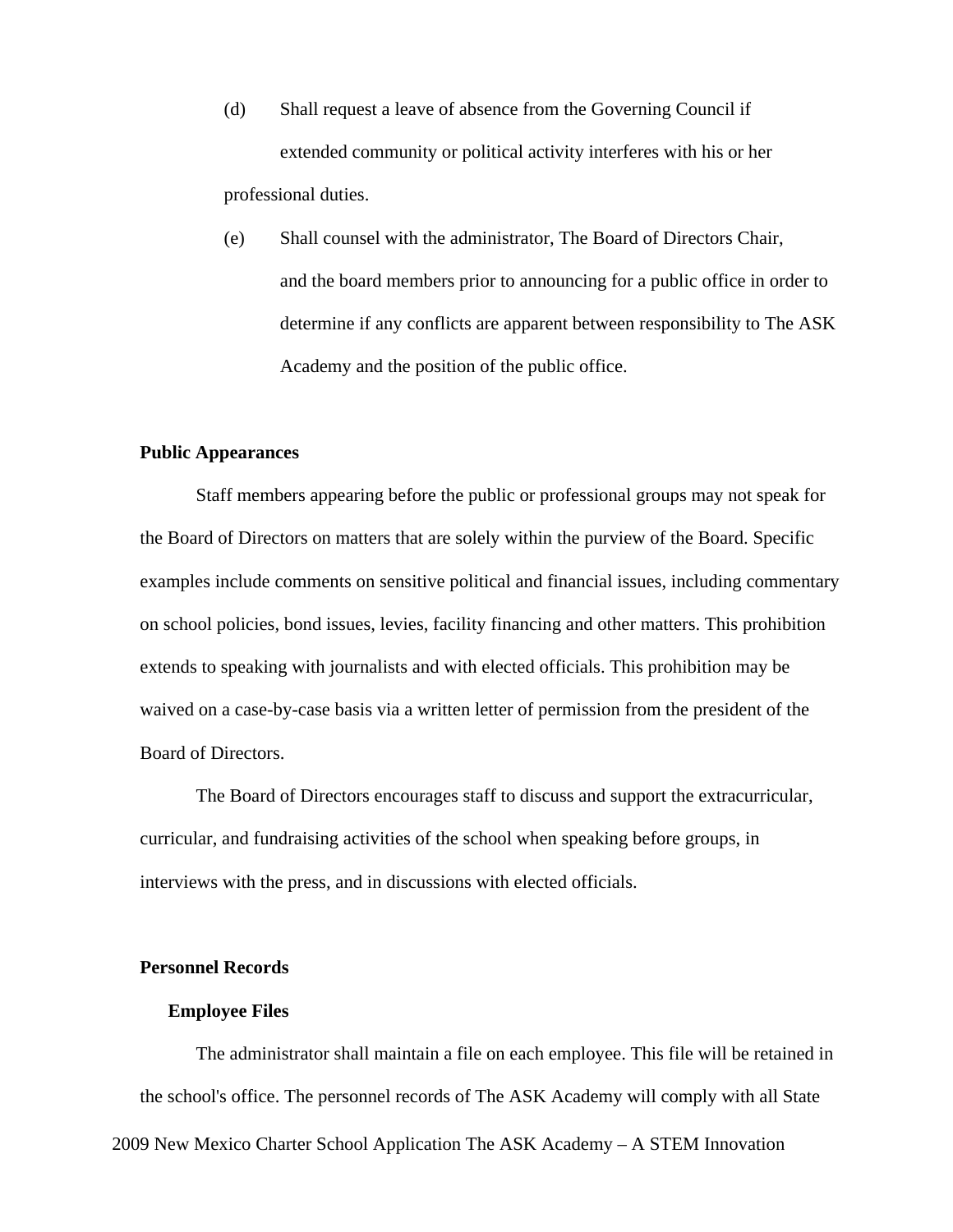and Federal regulatory agencies. The records may include, but not be limited to, the following documents where applicable:

- (a) Verification of previous service;
- (b) A complete transcript of college credits;
- (c) A current health certificate;
- (d) A current NM teaching certificate/license;
- (e) Retirement record;
- (f) Current contract or employment agreement;
- (g) Appropriate supervision reports;
- (h) A copy of birth certificate.

### **Protection of Privacy**

It shall be the policy of the governing council to protect the privacy of current, former and prospective employees to the extent permitted by law. Accordingly, all personnel information retained by The ASK Academy shall be considered confidential unless the Inspection of Public Records Act, NMSA 14-2-1, et sec., requires otherwise.

A confidential personnel information will not be released without the affected person's written consent unless an administrator who is responsible for maintaining the relevant records determines that exceptional circumstances justify such action. Other personnel information will be made available pursuant to the Inspection of Public Records Act, as interpreted by the New Mexico courts.

The Act and decisions interpreting it provide that the following types of personnel information may be treated as confidential:

(a) Letters of reference concerning employment, licensing or permits;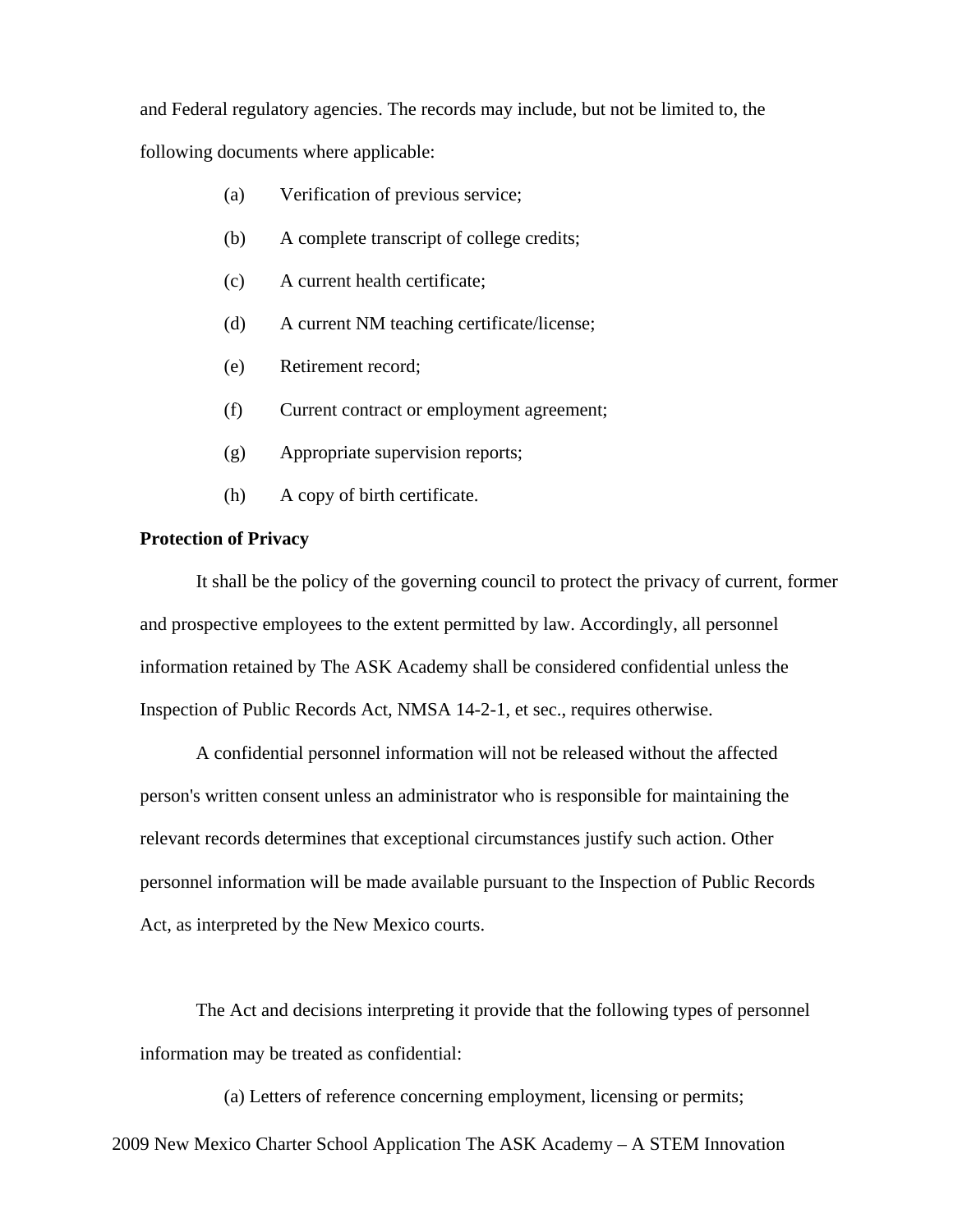- (b) Letters of memoranda which are matters of opinion in personnel files, including documents concerning infractions and disciplinary actions, performance evaluations, and related materials, opinions as to whether a person should be rehired or reasons why an applicant was not hired, and any other material expressing an opinion as to a current or former employee or an applicant for employment;
- (c) Medical and related information pertaining to illness, injury, disability to perform a job task, or sick leave;
- (d) Names or other identifying information on applicants with The ASK Academy, until and unless one or more persons outside The ASK Academy are contacted for further information regarding a particular applicant; and
- (e) Other types of personal information, such as military discharge or arrest records which is solicited by The ASK Academy which is considered vital to the employment procedure; which was furnished after a promise to keep the information confidential, and for which disclosure would not appear to serve any identifiable interest.

The ASK Academy will treat these types of information as confidential to protect the privacy of current, former, and prospective employees and to encourage qualified persons to apply for positions with assuring that the mere fact of their application for another job need not become public information.

2009 New Mexico Charter School Application The ASK Academy – A STEM Innovation The ASK Academy shall be entitled to ask persons seeking disclosure of personnel records to provide reasonable justification for such disclosure. (14-2-1 NMSA, 1978 Comp.)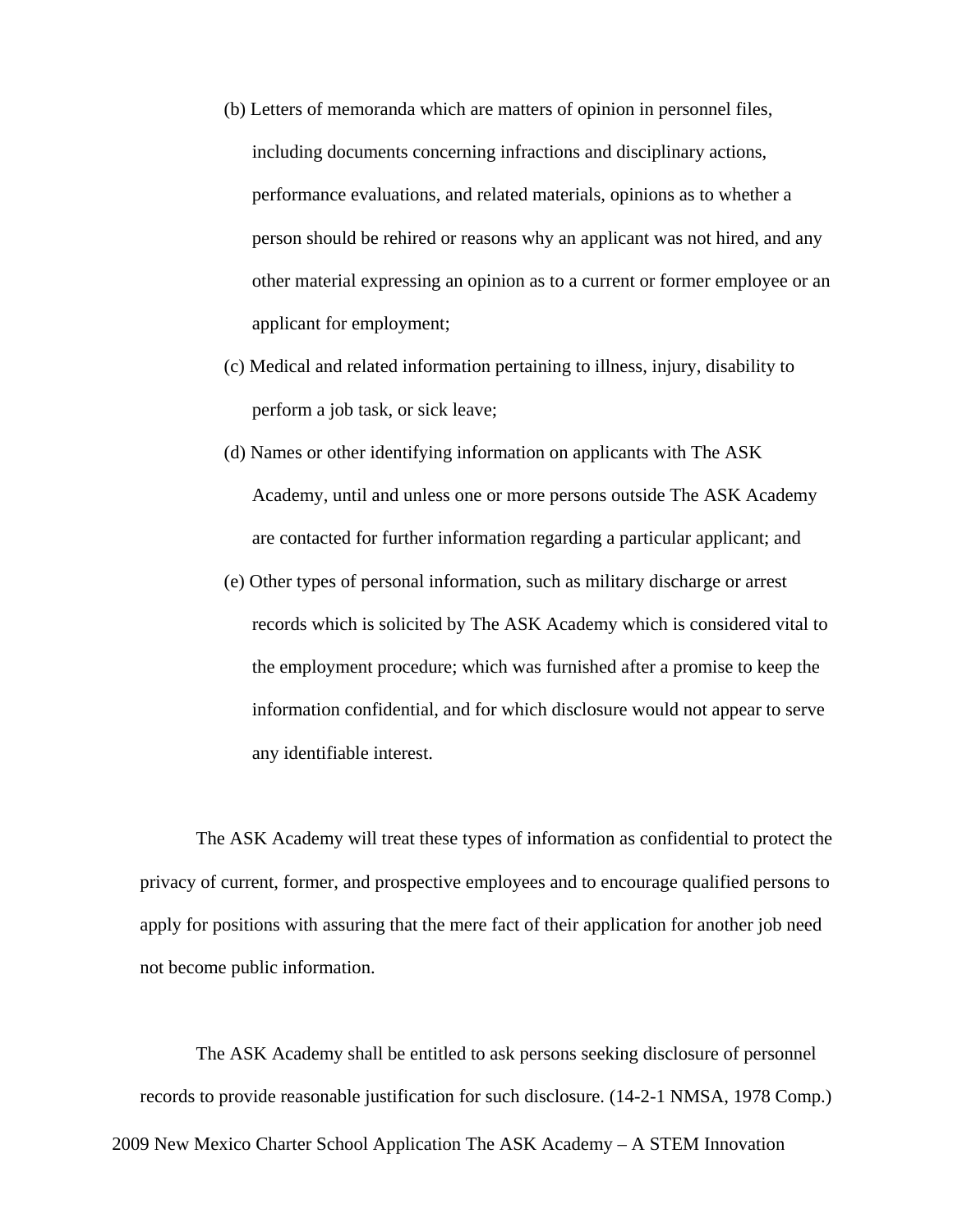# **Appendix B**

# **Discipline Matrix (Students)**

Teacher intervention includes: Behavior correction, classroom consequences, parent contact, and counselor Referral (if appropriate). Violations that require teacher intervention should be referred to the Principal only after all interventions have proven ineffective. Level II violations should immediately be referred to the Principal.

| <b>Violation</b>                   | $1st$ Step                  | $2nd$ Step                     |
|------------------------------------|-----------------------------|--------------------------------|
| <b>Dress Code Violation</b>        | <b>Teacher Intervention</b> | Refer to Administration        |
| <b>Classroom Disruption</b>        | <b>Teacher Intervention</b> | Refer to Administration        |
| Cheating or Plagiarism             | <b>Teacher Intervention</b> | Refer to Administration        |
| <b>Excessive Tardies</b>           | <b>Teacher Intervention</b> | Refer to Administration        |
| Profanity                          | <b>Teacher Intervention</b> | Refer to Administration        |
| Harassment & Bullying              | <b>Teacher Intervention</b> | Refer to Administration        |
| Inappropriate Use of<br>Technology | <b>Teacher Intervention</b> | Refer to Administration        |
| Defiance of Authority              | <b>Teacher Intervention</b> | Refer to Administration        |
| Ditching                           |                             | Refer to Administration        |
| Alcohol/Drugs                      |                             | Refer to Administration        |
| Fighting                           |                             | Refer to Administration        |
| Weapons                            |                             | Refer to Administration        |
| Leaving Class without Permission   |                             | Refer to Administration        |
| Tobacco Use/Possession             |                             | <b>Refer to Administration</b> |
| Theft                              |                             | Refer to Administration        |
| Vandalism                          |                             | Refer to Administration        |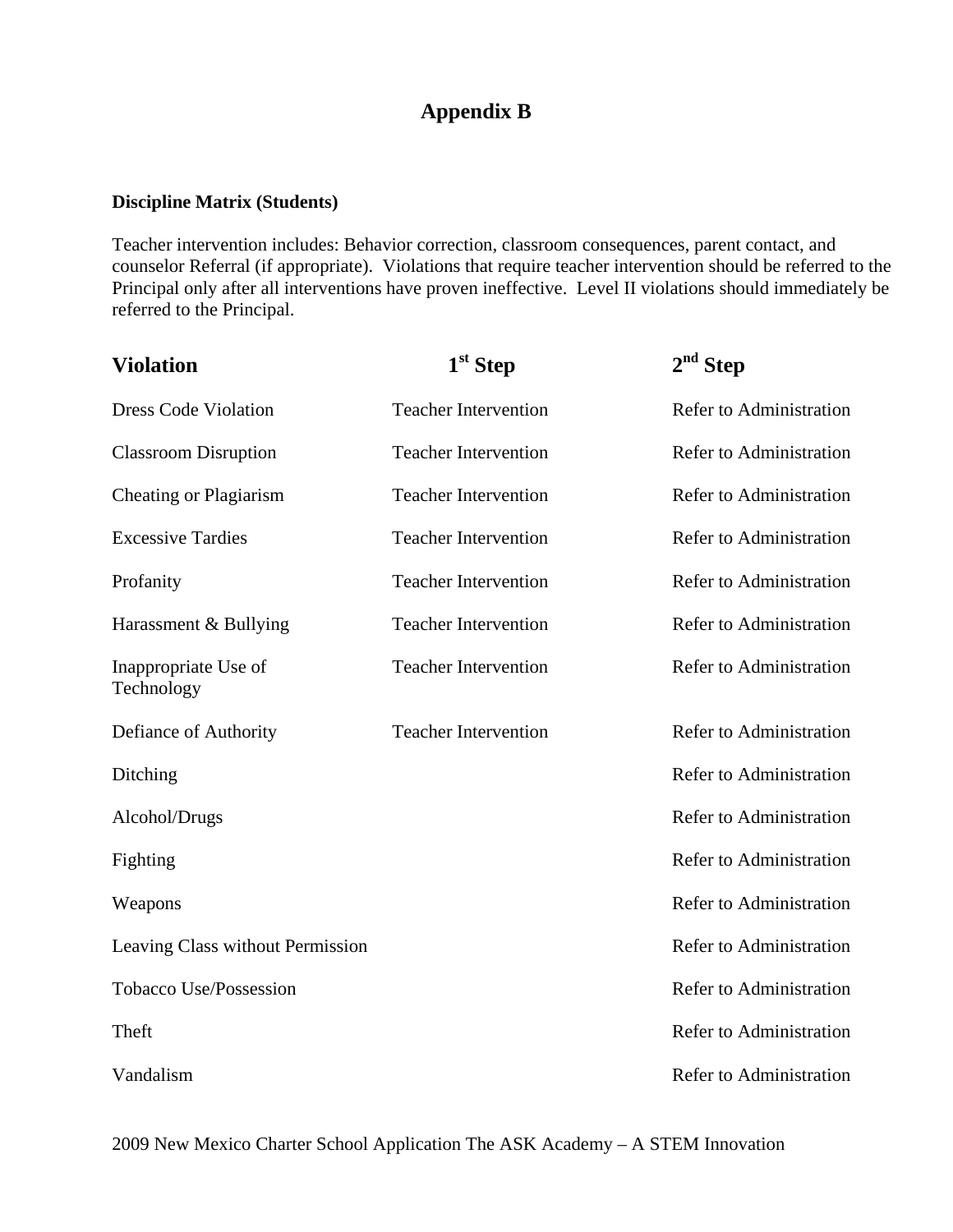# **Explanation of Disciplinary Terms**

Cheating or plagiarism – copying or presenting someone else's work as your own. At the least this will result in loss of credit on the assignment.

Excessive Tardies – Tardies one through five will incur classroom consequences. Tardies after the fifth will result in administration and/or counselor referral.

Profanity – Using language, which is crude, offensive, insulting, or irreverent; use of words to show contempt or disrespect; swearing.

Harassment and Bullying – Threatening, intimidating, or inducing fear in another by an individual or in concert with others.

Inappropriate Use of Technology – see The ASK Academy Rules of Appropriate Use.

Defiance of Authority – Refusing to comply with any reasonable demand or request by any school official or sponsor at places and times where school personnel have jurisdiction.

Ditching – Not in class or assigned area at the school designated time.

Alcohol/Drugs – Students are prohibited from use, possession, sale, or transportation of alcohol and/or illegal drugs (including drug paraphernalia) on school property, at school or at schoolsponsored activities. Illegal drugs include: controlled substances, prescription drugs used or possessed without a prescription, or solvents used for intoxication.

Fighting – Employing hostile contact in which at least one party has contributed to a situation by verbal action and/or bodily harm.

Weapons – Possessing a weapon such as, but not limited to: a firearm, knife, club, rock, explosive, chain, or other item that may cause or is intended to cause injury or death.

Tobacco Use/Possession – Using or possessing any form of tobacco.

Theft – Unauthorized possession and/or sale of property of another without consent of owner.

Vandalism – Deliberately or maliciously destroying, damaging, and/or defacing school property or the property of another individual.

Chronic Offenders – Students who are repeatedly warned and disciplined for violating school regulations. The Administration will determine when a student is considered a chronic offender. Chronic offenders may warrant more severe discipline or expulsion as determined by the Administration.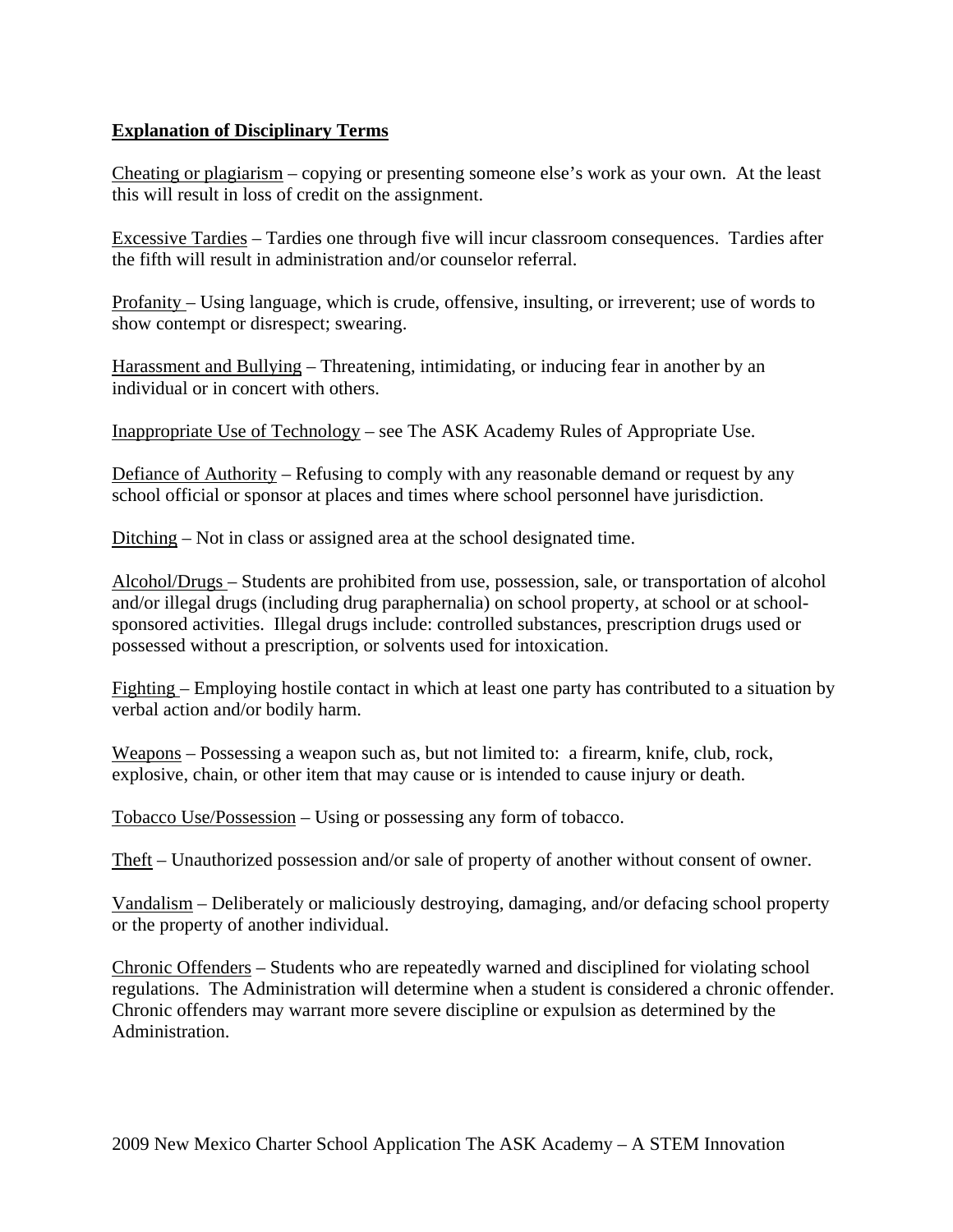### **In-School Suspension**

The purpose of In-School Suspension is to provide for the students, parents/guardians, and school administrators an alternative to out-of-school suspension. This alternative involves a suspension in which the students are allowed to remain in the school setting and receive credit for academic work and attendance. The duration of the suspension will be determined by the administration based on the point value of the offense.

### **Procedures**

- 1. Only the Principal may assign In-School Suspension (ISS).
- 2. The student will contact each of their teachers in order to obtain the student's assignments for the suspension time. Teachers should provide enough work to occupy the student's time during that duration.
- 3. The student will report to the detention center and will follow his/her class schedule in completing the assignments. Students will be allowed 5 minute restroom breaks only and lunch.
- 4. ISS students will not be allowed to visit with other students nor will they be allowed free time.
- 5. Violation of any of the above procedures, unsatisfactory conduct, or unsatisfactory progress on assignments may result in additional In-School Suspension days or Out-of-School suspension.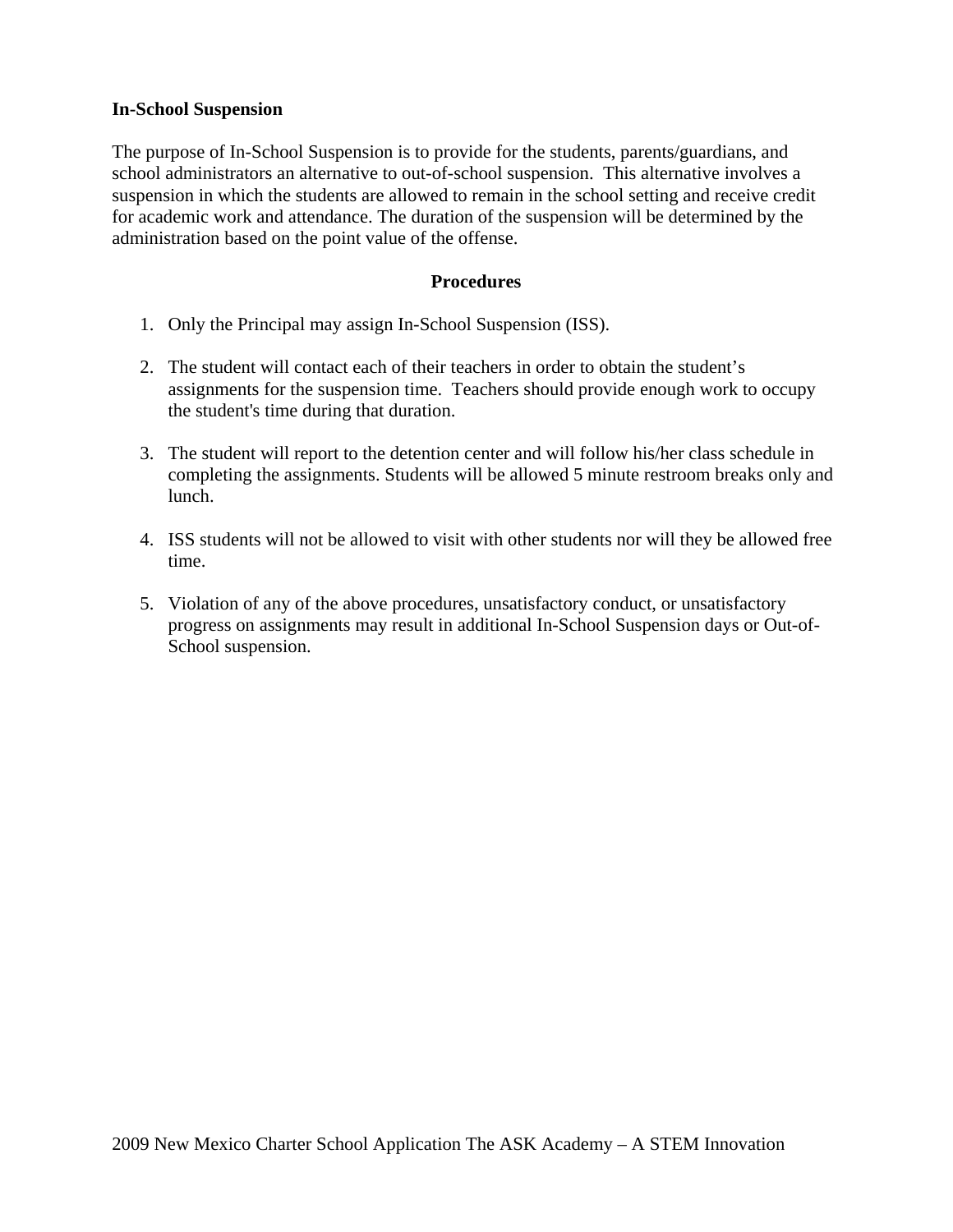### The ASK Academy 2010 – 2011 Discipline Point System

The ASK Academy is a charter school that strives for the very highest in academic achievement. To meet this goal our students must be free from distractions and know that they are in a safe environment. Students that do not share this goal and habitually break the rules of the school will not be allowed to continue their studies at the ASK Academy. The following is a point system that will be in effect for the entire school year. In addition to the discipline penalties outlined in the Student/Parent Handbook students will be given points based on the infractions they commit. Only an administrator may assign points to a student. If at any time a student reaches or exceeds 15 points that student will be placed on long-term suspension and recommended for expulsion.

| Infraction               | Points | Infraction           | Points         |
|--------------------------|--------|----------------------|----------------|
|                          |        |                      |                |
| Dress Code               |        | Weapons              | 15             |
| Violation                |        |                      |                |
| Alcohol / Drugs          | 7      | Harassment &         | 5              |
| (Possession) 7           |        | <b>Bullying</b>      |                |
| Classroom                |        | Tobacco              | 5              |
| Disruption               |        | Use/Possession       |                |
| Alcohol/Drugs            | 15     | Inappropriate Use of | $\overline{4}$ |
| (Selling)                |        | Technology           |                |
| <b>Leaving Class</b>     | 3      | Theft                | 5              |
| Without                  |        |                      |                |
| Permission               |        |                      |                |
| Cheating or              | 3      | Vandalism            | 5              |
| Plagiarism               |        |                      |                |
| <b>Excessive Tardies</b> | 3      | Defiance of          | $\overline{2}$ |
|                          |        | Authority            |                |
| Fighting                 | 5      | Ditching             | 3              |
| Profanity                |        |                      |                |

This form must be signed and returned to the school administration the first day of school. Failure to sign this form does not negate the policy.

I have read and understand the The ASK Academy Discipline Point System.

\_\_\_\_\_\_\_\_\_\_\_\_\_\_\_\_\_\_\_\_\_\_\_\_\_\_\_\_\_\_\_\_\_\_\_\_\_\_\_\_\_\_\_ \_\_\_\_\_\_\_\_\_\_\_\_\_\_\_

\_\_\_\_\_\_\_\_\_\_\_\_\_\_\_\_\_\_\_\_\_\_\_\_\_\_\_\_\_\_\_\_\_\_\_\_\_\_\_\_\_\_\_ \_\_\_\_\_\_\_\_\_\_\_\_\_\_\_\_

\_\_\_\_\_\_\_\_\_\_\_\_\_\_\_\_\_\_\_\_\_\_\_\_\_\_\_\_\_\_\_\_\_\_\_\_\_\_\_\_\_\_\_

| Parent Name (please print) |  |
|----------------------------|--|

Parent Signature Date

Student Name (please print)

Student Signature Date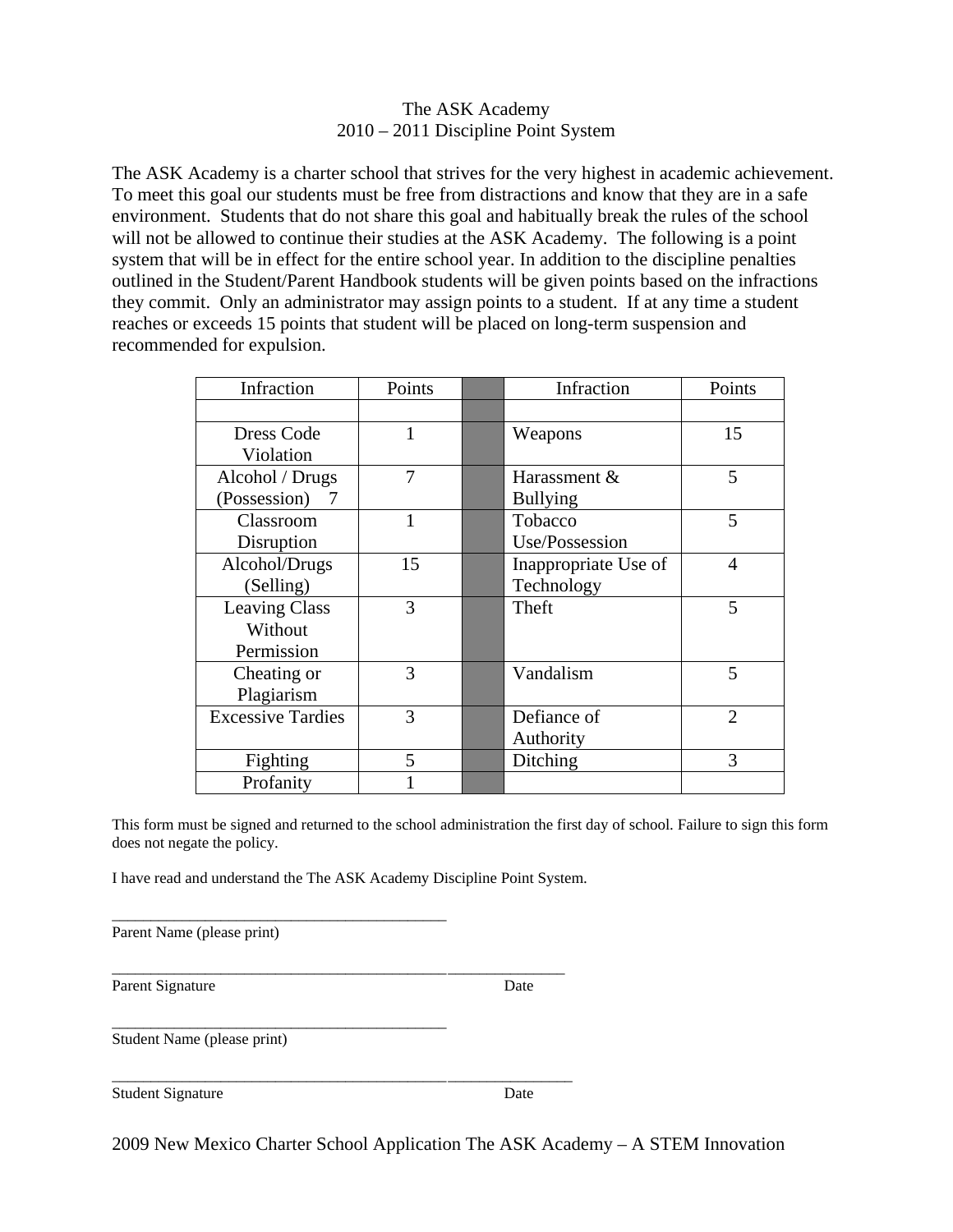| Student Name:                                                                                                                                     |                                                                                                          | Date: $\sqrt{\frac{2}{1-\frac{1}{2}} \cdot \frac{2}{1-\frac{1}{2}} \cdot \frac{2}{1-\frac{1}{2}} \cdot \frac{2}{1-\frac{1}{2}}}$                      |
|---------------------------------------------------------------------------------------------------------------------------------------------------|----------------------------------------------------------------------------------------------------------|-------------------------------------------------------------------------------------------------------------------------------------------------------|
|                                                                                                                                                   |                                                                                                          | Location of Incident:                                                                                                                                 |
|                                                                                                                                                   | <b>Level I</b>                                                                                           |                                                                                                                                                       |
| Violation                                                                                                                                         |                                                                                                          | <b>Teacher Intervention</b>                                                                                                                           |
| Dress Code Violation<br><b>Classroom Disruption</b><br><b>Electronic Devices</b><br>Cheating or Plagiarism<br><b>Excessive Tardiness</b><br>Other | Harassment & Bullying<br>$\Box$ Inappropriate Use of<br>Technology<br>Defiance of Authority<br>Profanity | 1. Correct Student Behavior<br>2. Classroom Consequences<br>3. Parent Contact<br>4. Counselor Referral<br>(if appropriate)<br>5. Teacher Intervention |
| Comments:                                                                                                                                         |                                                                                                          | Ineffective                                                                                                                                           |

# **The ASK Academy Discipline Referral**

# **Level II**

| <b>Violation</b>                                                               |                                                                   |                | <b>Administrative Action:</b> |
|--------------------------------------------------------------------------------|-------------------------------------------------------------------|----------------|-------------------------------|
| <b>Ditching</b><br>Drugs<br>Fighting Theft<br>Fireworks Vandalism<br>__Weapons | <b>Leaving Class Without Permission</b><br>Tobacco Use/Possession |                |                               |
|                                                                                |                                                                   |                | Date:                         |
|                                                                                |                                                                   |                | <b>ISS</b>                    |
|                                                                                |                                                                   |                | $\overline{\text{OSS}}$       |
|                                                                                |                                                                   |                | Other                         |
| White – Office                                                                 | Yellow – Parent                                                   | Pink – Teacher | $Gold - Records$              |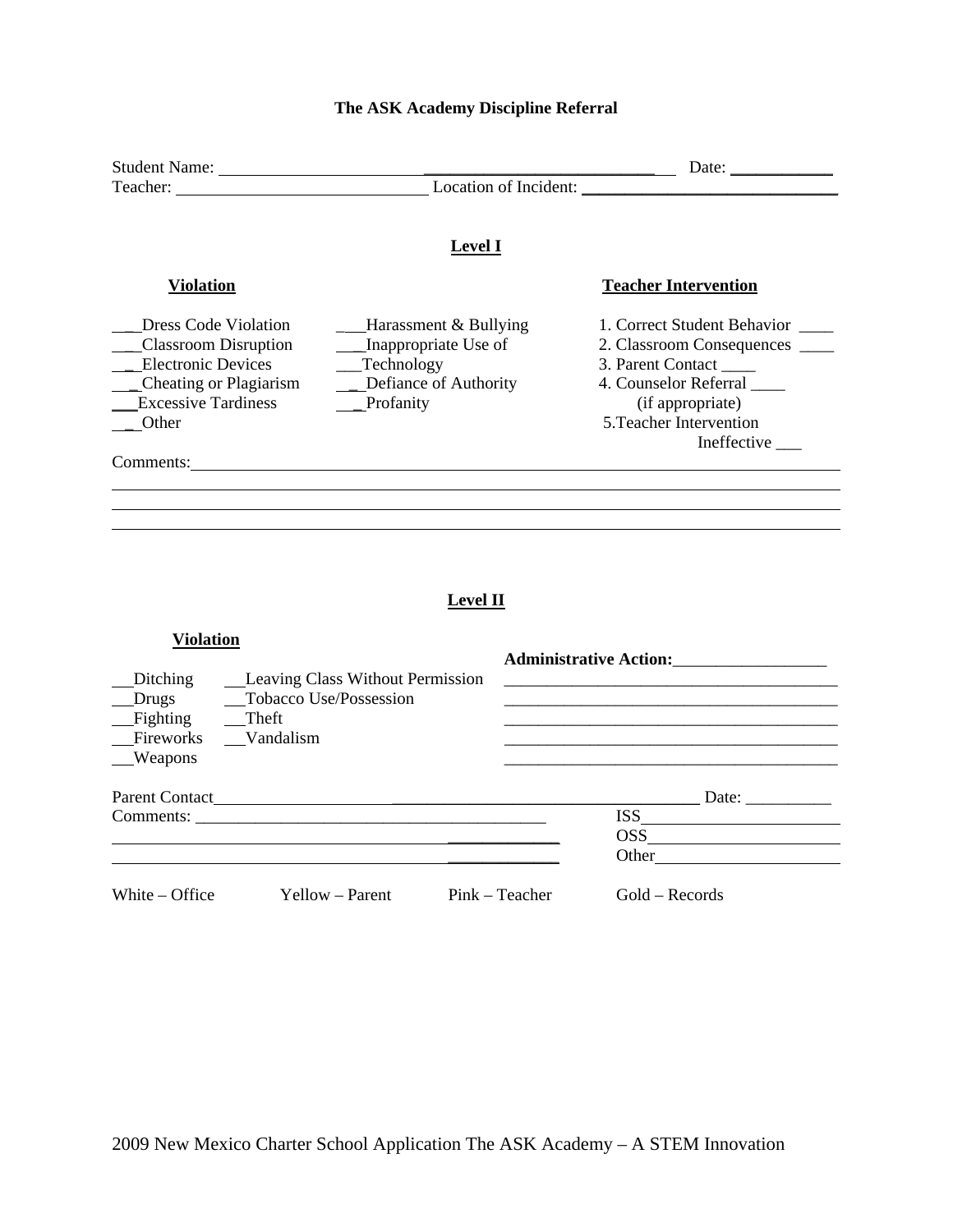# **Appendix C**

# **Form 910B5 SEG Calculations for SY(1)-SY(5) Assumption of Revenues**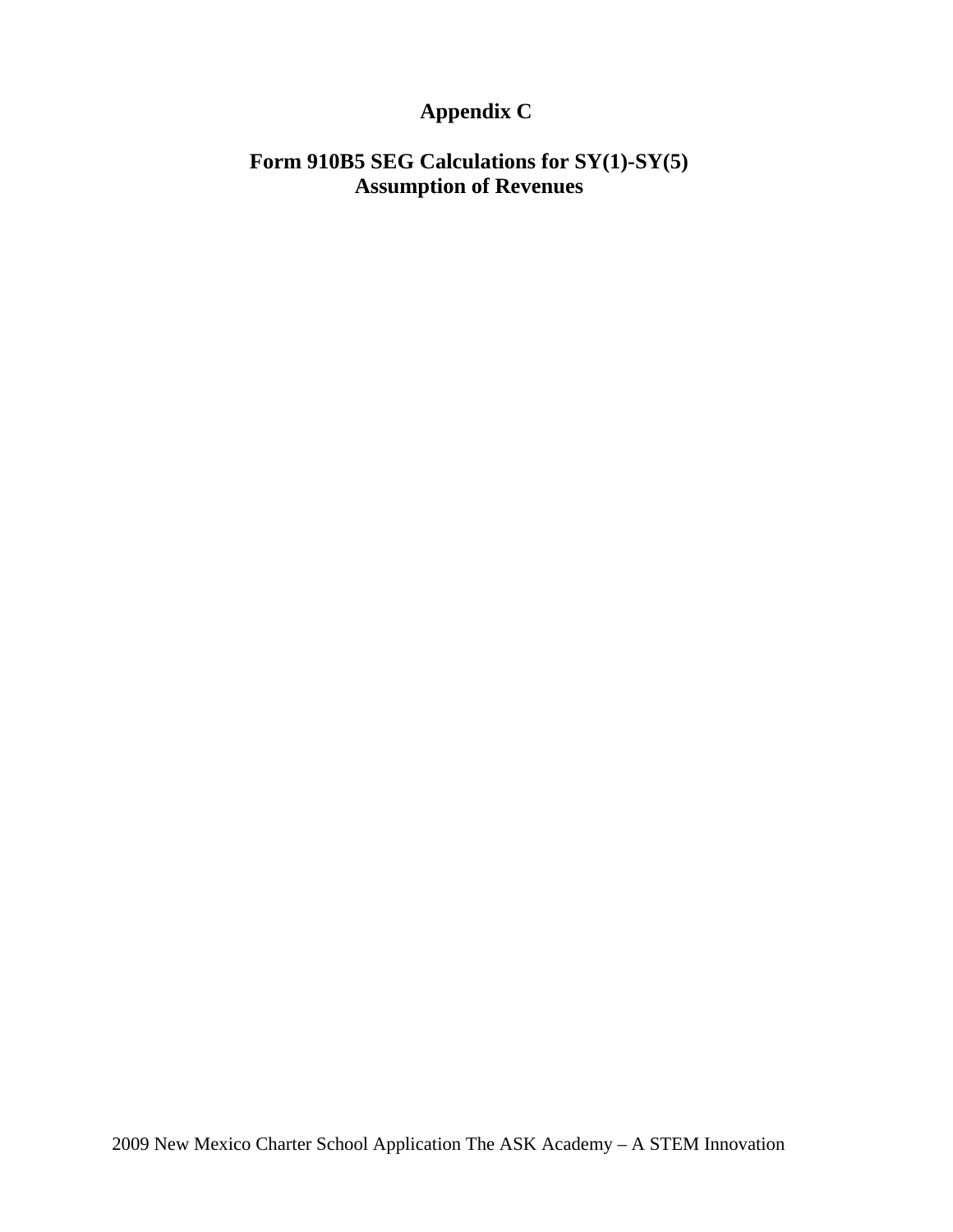**Appendix D The ASK Academy Budget Worksheet**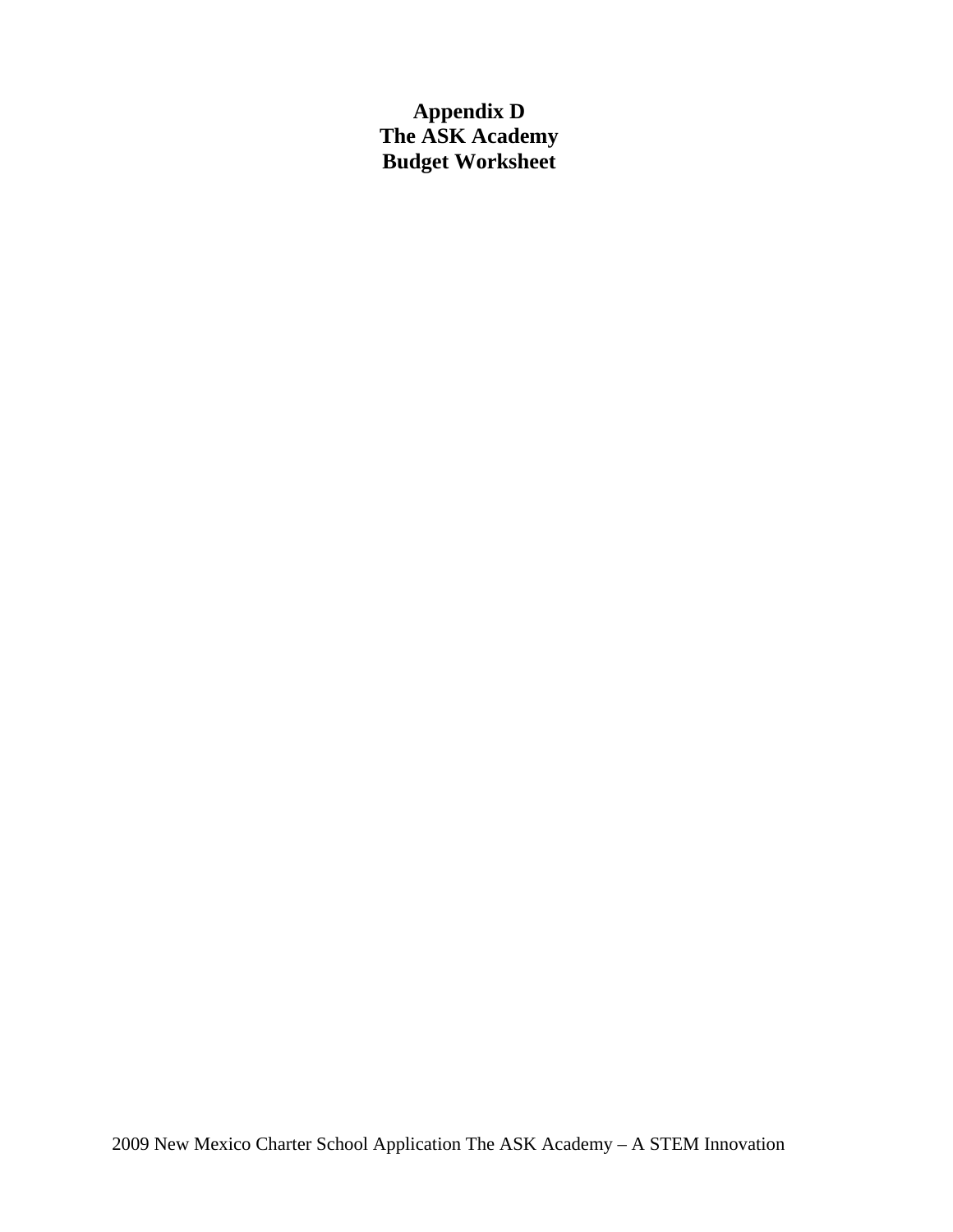# **Appendix E Bibliography and Citations**

### Reference Page

Cooper, Nye, Charlton, Lindsay and Greathouse, 1996. www.nationalserviceresources.org

- Gibbons, M. 1996. The self-directed learning handbook. San Francisco, CA. The Jossey-Bass Education Series
- Meisels, S. (2009). The Obama education plan an education week guide. San Francisco, CA. Jossey-Bass Education Series
- National Association of Secondary School Principals and Carnegie Foundation for the Advancement of Teaching. (1996). Breaking ranks: changing an American Institution. Reston, VA: National Association of Secondary School Principals;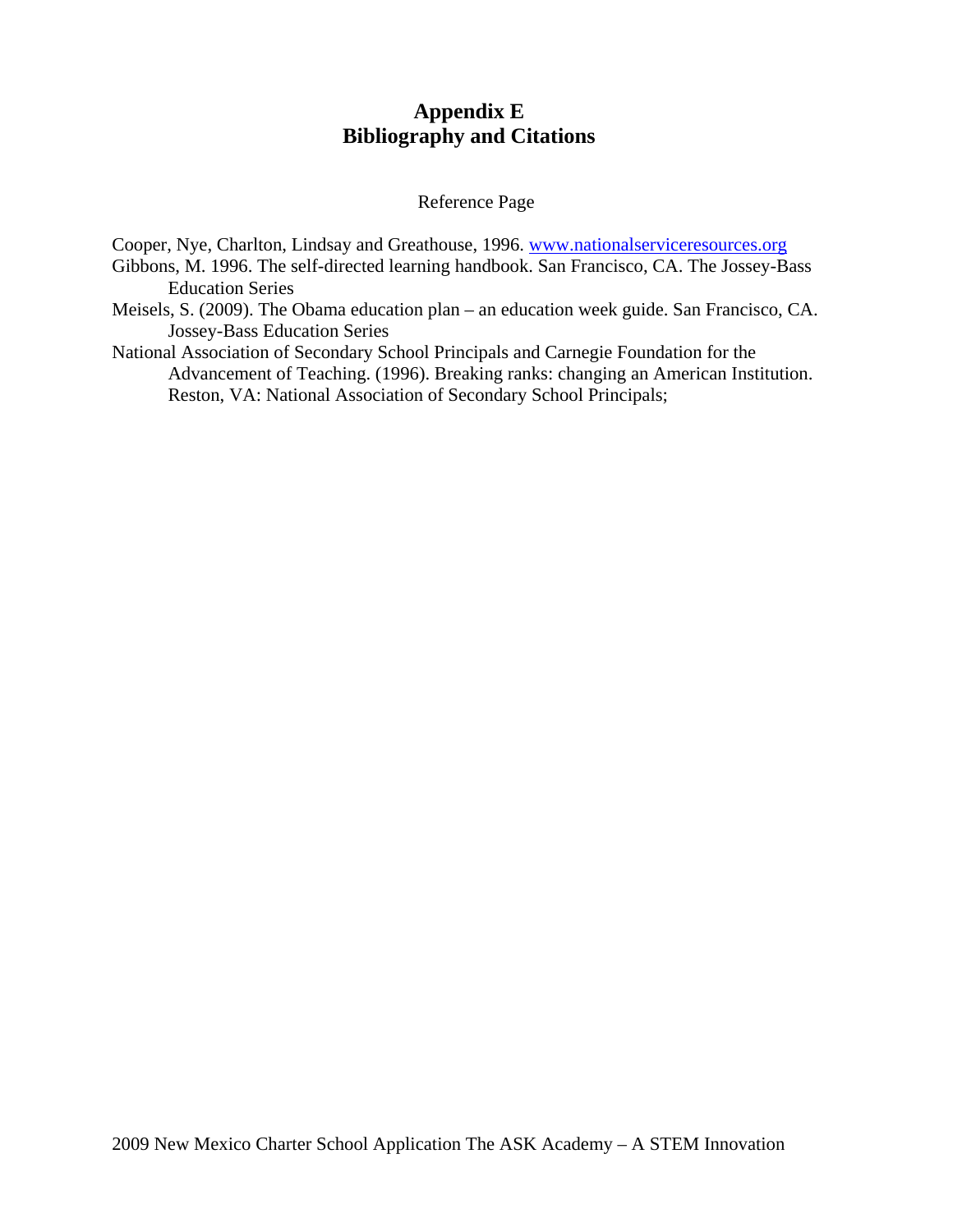# **Appendix F**

# **Acronym List**

AE – Aerospace Engineering AICDR – A model for Inquiry learning, Ask, Investigate, Connect, Discuss, Reflect ASCA- American School Counselors Association ASK – Attitude, Skills and Knowledge BOD – Board of Directors BMS – Biomedical Science CEA – Civil Engineering & Architecture CHS – Cleveland High School CNMCC – Central New Mexico Community College CPT – Career Pathway Team CA – Common Assessments CAD – Computer Aided Design CES – Cooperative Educational Services CIM – Computer Integrated Manufacturing CT – Curriculum Team CTL – Curriculum Team Leader DE – Digital Electronics EC – Executive Council ECE – Electrical Computer Engineering EDD – Engineering Design and Development ELL – English Language Learner GTT – Gateway to Technology IED – Introduction to Engineering Design

ISEF – International Science & Engineering Fair

NM – New Mexico NMSU – New Mexico State University NSF – National Science Foundation PE – Physical Education PS – Power Standards PLC – Professional Learning Community POE – Principles of Engineering PLTW – Project Lead the Way RRHS – Rio Rancho High School RRPS – Rio Rancho Public Schools SBA – Standards Based Assessment SMART – Specific, Measurable, Attainable, Reasonable, Timeline STEM – Science, Technology, Engineering and Mathematics SCA – Short Cycle Assessments SIPI – Southwestern Indian Polytechnic Institute SNL – Sandia National Laboratories SOE – School of Engineering SRC – Scientific Review Committee SRE – Student Research EXPO UIUC – University of Illinois Urbana Champaign UNM – University of New Mexico